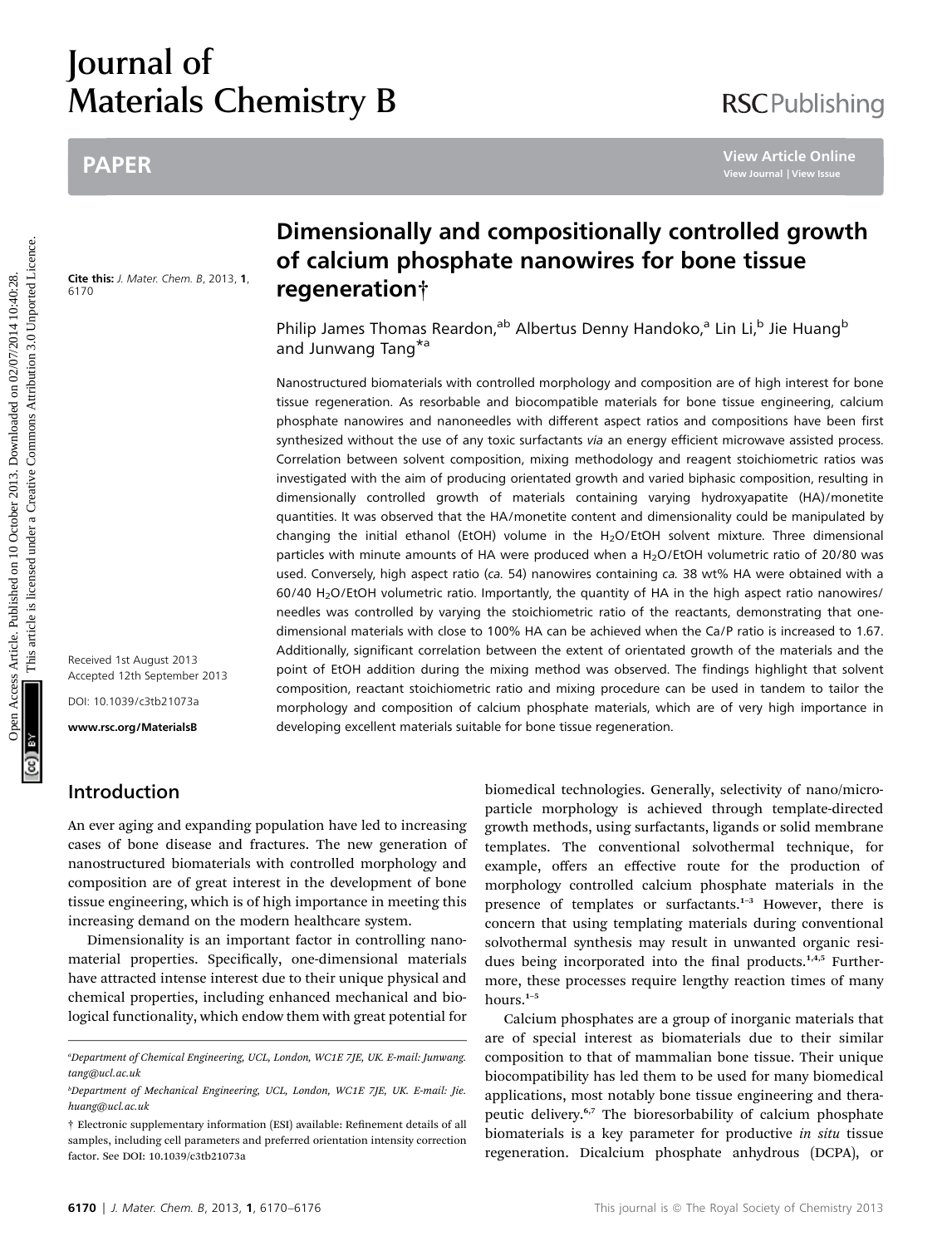monetite, is a bioresorbable member of this group of bioactive materials, thus possessing a higher aqueous solubility and a greater in vivo degradation rate when compared to other commonly used calcium phosphate phases.<sup>8</sup> The potential of monetite as a biomaterial for bone tissue regeneration has recently been highlighted by a series of in vitro, animal and human studies.<sup>8,9</sup> Hydroxyapatite (HA) is a highly bioactive calcium phosphate biomaterial possessing very low solubility that has been widely reported as a bone graft substitute and as an implant coating. Combining the more stable phase of HA with the more soluble phase monetite produces a biphasic calcium phosphate ceramic, a class of biomaterials that has received much attention recently due to the potential for control over bioresorbability afforded by these compounds,<sup>10</sup> thus making a biphasic material of HA and monetite an ideal candidate for bone tissue regeneration.

Wire-like calcium phosphate materials are attractive for mechanical reinforcement in fabricating biocomposites due to their excellent mechanical properties.<sup>11</sup> In polymer composites the diameter and aspect ratio of the calcium phosphate nanoparticles will determine the strengthening effect, with high aspect ratio nanoparticles being the ideal filler material. $12,13$ Moreover, osteoblast cells are sensitive to surface composition, energy and roughness.<sup>3</sup> Therefore, there have been many reports on attempts to control the size, shape and composition of calcium phosphate nanomaterials.<sup>6,14</sup> Recently, the synthesis of HA nanowires using hydrothermal processing without the use of morphology controlling agents was demonstrated by Costa et al.<sup>12</sup> however, their system used a relatively lengthy solgel-hydrothermal combination methodology and had less control over the material phase. Microwave heating is characterised by rapid, volumetric and differential heating, allowing for better reaction control that has been shown to give altered morphologies,<sup>15</sup> increased yields, greater purity, and considerably reduced synthesis times.<sup>16,17</sup> The employment of microwave dielectric heating to the hydrothermal/solvothermal method is an emerging technology that offers many advantages for the synthesis of morphology and size controlled calcium phosphate materials in the absence of template or surfactant materials, as we reported recently for the synthesis of porous monetite nanoplates and nanorods.<sup>15</sup> Puper<br>
monetaic, is a biotescolonic monitor of this group of biomiese and the media on the media on 10 october 2013. Downloaded the article is a considered under the media on the media on the media on the media on 10 octob

In this study, a facile microwave-assisted chemical method using a mixed solvent system was employed to prepare both phase and morphology-controlled single and biphasic calcium phosphates without the use of additional surfactants, in effect producing samples that can be directly utilised in vivo without pretreatment. The underlying mechanism was discussed based on the material characterisations.

### Materials and methods

#### Synthesis

Material preparation followed a two step process. Initially two aqueous solutions of the same volume of  $Ca(NO<sub>3</sub>)<sub>2</sub>·4H<sub>2</sub>O$ (Sigma) and  $H_3PO_4$  (Sigma) were prepared. Then, at room temperature and standard atmospheric pressure, the  $H_3PO_4$ solution was added drop-wise to the  $Ca(NO<sub>3</sub>)<sub>2</sub>·4H<sub>2</sub>O$  solution,

after which a predetermined volume of ethanol (EtOH) was added to the mixture. The total volume of the reaction solution was fixed at 60 ml, but the volumetric ratio between the EtOH and water was adjusted, as given in Table 1. This clear reaction mixture was then transferred to a Kevlar reinforced sealed PTFE container and irradiated in a microwave solvothermal process to 200 °C using a predetermined temperature ramp and time programme. The microwave accelerated reaction system used (MARS, CEM) automatically adjusts the output power in order to maintain a steady temperature and pressure profile. A ramping time of 25 minutes and a hold time of 60 minutes were used in all cases. The product suspension was then transferred to a centrifuge whereby the solid product was separated, washed several times with water and EtOH, and then dried in an oven at 60 C overnight.

#### Characterisation

The X-ray diffraction (XRD) patterns of samples were obtained using a Bruker D4 Advance Powder X-ray diffractometer with a CuK $\alpha$  ( $\lambda = 0.1541784$  nm) radiation source. Diffraction patterns were collected from  $10^{\circ}$  to  $60^{\circ}$ , with a step size of 0.02° and 4 seconds acquisition time per step. XRD data analysis and compilation were carried out using the Bruker® TOPAS 3 platform. Due to the complex structure of monetite, an alternative two step refinement strategy was devised based on the whole powder pattern decomposition (WPPD) method,<sup>18</sup> followed by a simplified Rietveld method,<sup>19</sup> to account for preferred orientation on the (002) and to quantify the fraction of each phase. Lattice parameters obtained from previous WPPD refinement were taken as starting points for subsequent Rietveld refinement. Atomic parameters of monetite and hydroxyapatite were taken from ref. 20 and 21 respectively and were not refined. The modified Thompson-Cox-Hastings pseudo-Voigt function was used to model the peak shape throughout the refinements. Material size and shape were observed using a JEOL JSM-7401F field emission-scanning electron microscope operating at 3-10 kV. Materials were observed in powder form, and due to the low conductivity of the inorganic samples, they were coated with a thin layer of Au nanoparticles to improve the image quality.

### Results

#### Effect of  $H<sub>2</sub>O/E$ tOH volumetric ratio

For the synthesis of calcium phosphate nanowires and nanoneedles, a dual solvent system of EtOH and water was utilised. The initial search-match comparison of the XRD patterns of materials produced using varied  $EtOH/H<sub>2</sub>O$  ratios against a standard monetite reference pattern (JCPDS 70-1425) reveals the presence of crystalline monetite in all cases (Fig. 1), with the major peaks at  $2\theta = 13.1$ , 26.4, 30.2, and 40.0° corresponding to the monetite  $(001)$ ,  $(002)$ ,  $(120)$ , and  $(003)$  reflections, respectively. Importantly, materials W20E80, W40E60, W60E40, and W80E20 have a relative XRD intensity ratio between the peaks corresponding to the  $(002)$  and  $(120)$  (selected as neutral reference) diffraction planes of around 0.9, 3.8, 12.6 and 139, respectively, compared to 1.1 for the standard pattern. This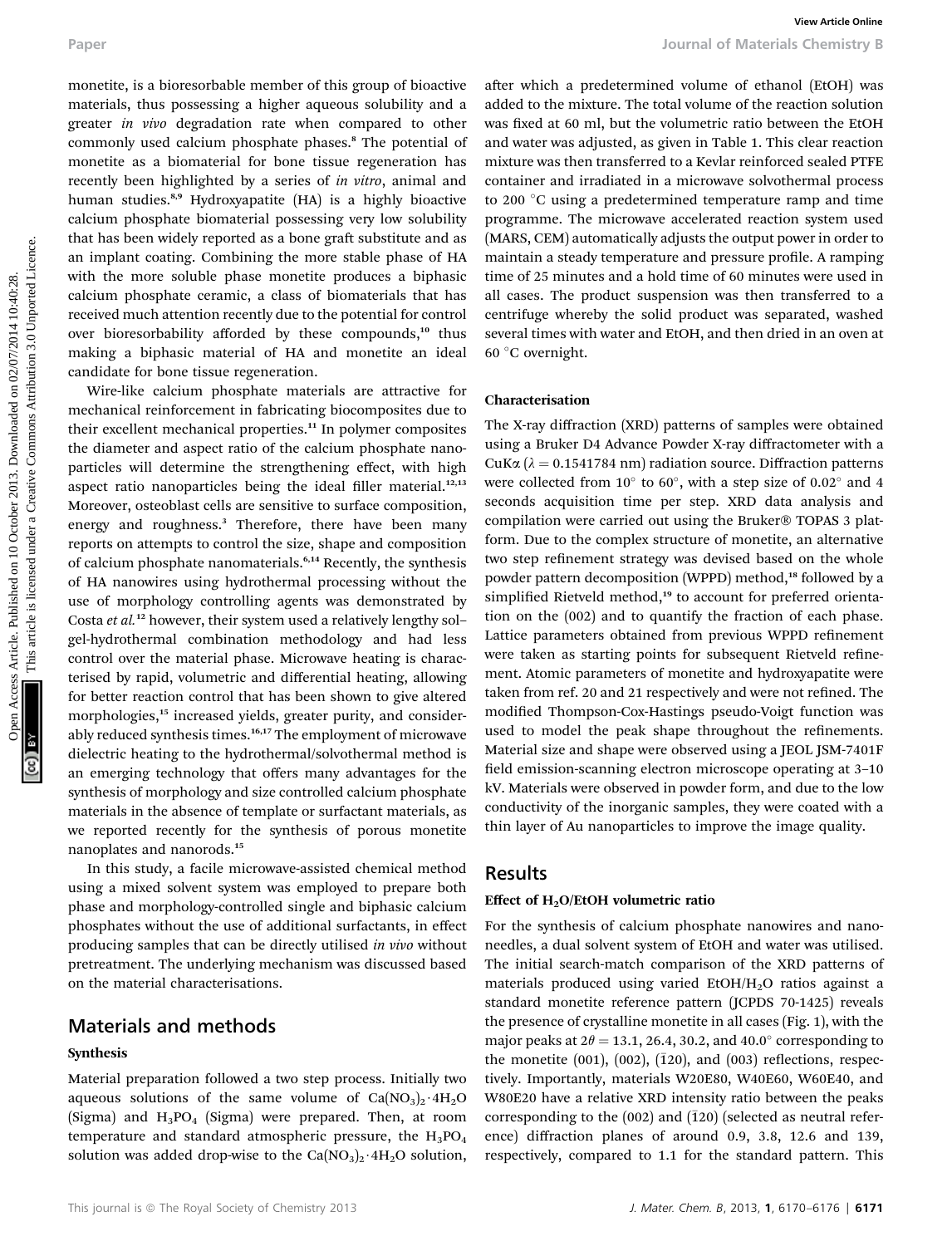Table 1 Sample notation and treatment conditions

|                              |                            | Volume $\rm (cm^{-3})$   |                | Conditions                   |                                                                                                                                                                                                                                                                                                                                      |                                       |  |  |
|------------------------------|----------------------------|--------------------------|----------------|------------------------------|--------------------------------------------------------------------------------------------------------------------------------------------------------------------------------------------------------------------------------------------------------------------------------------------------------------------------------------|---------------------------------------|--|--|
| Sample code                  |                            | Water                    | <b>EtOH</b>    | Ethanol added                | $Ca/P$ ratio                                                                                                                                                                                                                                                                                                                         | <b>Notes</b>                          |  |  |
| $\text{W20}\times 10^{80}$   |                            | 12                       | 48             | After mixing                 | 1.4                                                                                                                                                                                                                                                                                                                                  |                                       |  |  |
| <b>W40E60</b>                |                            | 24                       | 36             | After mixing                 | 1.4                                                                                                                                                                                                                                                                                                                                  |                                       |  |  |
| <b>W60E40</b>                |                            | 36                       | 24             | After mixing                 | 1.4                                                                                                                                                                                                                                                                                                                                  |                                       |  |  |
| <b>W80E20</b>                |                            | 48                       | 12             | After mixing                 | 1.4                                                                                                                                                                                                                                                                                                                                  |                                       |  |  |
| <b>W80E20-B</b>              |                            | 48                       | 12             | Before mixing                | 1.4                                                                                                                                                                                                                                                                                                                                  |                                       |  |  |
| W80E20-1.67<br><b>W100E0</b> |                            | 48<br>60                 | 12<br>$\bf{0}$ | After mixing<br>After mixing | 1.67<br>1.4                                                                                                                                                                                                                                                                                                                          | Higher Ca/P ratio<br>No solid Product |  |  |
| Intensity [a.u.]             | $\left( $                  | (002)                    | (003)          |                              | show a significant amount of HA (JCPDS 09-432) in conjunction<br>with monetite, calculated to be 37.6 and 28.0%, respectively<br>(Table 2). It is apparent that the amount of monetite is reduced<br>with an increase in $H_2O$ volume in the solvent composition.<br>These results demonstrate the potential for control of calcium |                                       |  |  |
|                              | $(d)$ $\overline{g}$<br>10 | .៖ •<br>20<br>30         | 40<br>50       |                              | phosphate material composition using EtOH as a co-solvent.<br>SEM micrographs further reveal the changes in material                                                                                                                                                                                                                 |                                       |  |  |
|                              |                            |                          |                |                              | morphology using different H <sub>2</sub> O/EtOH solvent ratios (Fig. 2). It<br>can be seen that W20E80 (Fig. 2a) is a mix of various polyhedra                                                                                                                                                                                      |                                       |  |  |
|                              |                            | $2\theta$ [ $^{\circ}$ ] |                |                              |                                                                                                                                                                                                                                                                                                                                      |                                       |  |  |



Fig. 1 XRD patterns of materials synthesised using different  $H_2O/EtOH$  volumetric ratios: (a) W20E80, (b) W40E60, (c) W60E40, and (d) W80E20.

trend of more profound (002) preferred orientation as the  $H_2O$ / EtOH ratios increase is supported by the refinement results (see ESI, Table S1†), and suggests a preferential growth orientation with an increased expression of {00l}. This preferred orientation observation is also corroborated from the electron micrographs of the samples (Fig. 2), which show a transition from three dimensional to one dimensional growth with an increase in the



Fig. 2 SEM micrographs of materials produced with different  $H_2O/EtOH$  volumetric ratios: (a) W20E80, (b) W40E60, (c) W60E40, and (d) W80E20.

SEM micrographs further reveal the changes in material morphology using different  $H_2O/E$ tOH solvent ratios (Fig. 2). It can be seen that W20E80 (Fig. 2a) is a mix of various polyhedra of dimensions ca. 811 nm  $\pm$  317 nm  $\times$  593  $\pm$  181 nm, resulting from three dimensional growth. Material W40E60 displays a plate and cube-like morphology with larger dimensions ca. 10.2 μm  $\pm$  5.4 μm  $\times$  4.4 μm  $\pm$  2.3 μm (Fig. 2b) representing a mixture of two and three dimensional growth. The wire/needlelike morphology displayed by-products W60E40 and W80E20 (Fig. 2c and d) implies that a highly directionally selective growth regime was realised with reduced EtOH volume in the solvent composition. W60E40 (Fig. 2c) has a wire or needle-like morphology of dimensions ca. 4.4  $\pm$  2.4 µm  $\times$  231  $\pm$  142 nm (aspect ratio ca. 19); W80E20 has a nanowire morphology of dimensions ca. 4.9  $\pm$  1.5  $\mu$ m  $\times$  83  $\pm$  26 nm (aspect ratio ca. 54). The higher aspect ratio for the nanowire material W80E20 compared to W60E40 correlates with a reduction in three dimensional growth towards increasing one dimensionality

Table 2 Phase composition of materials formed in different volumetric ratios of H2O/EtOH

|                 | Phase composition <sup><math>a</math></sup> |          |
|-----------------|---------------------------------------------|----------|
| Sample          | Monetite $(\% )$                            | HA $(%)$ |
| <b>W20E80</b>   | 97.6(3)                                     | 2.4(3)   |
| <b>W40E60</b>   | 95.4(3)                                     | 4.6(3)   |
| <b>W60E40</b>   | 62.4(8)                                     | 37.6(8)  |
| <b>W80E20</b>   | 72.0(7)                                     | 28.0(7)  |
| <b>W80E20-B</b> | 73(1)                                       | 27(1)    |
| W80E20-1.67     | 8.5(8)                                      | 91.5(8)  |

 $a$  Obtained from XRD refinement. Numbers in parentheses represent standard deviation.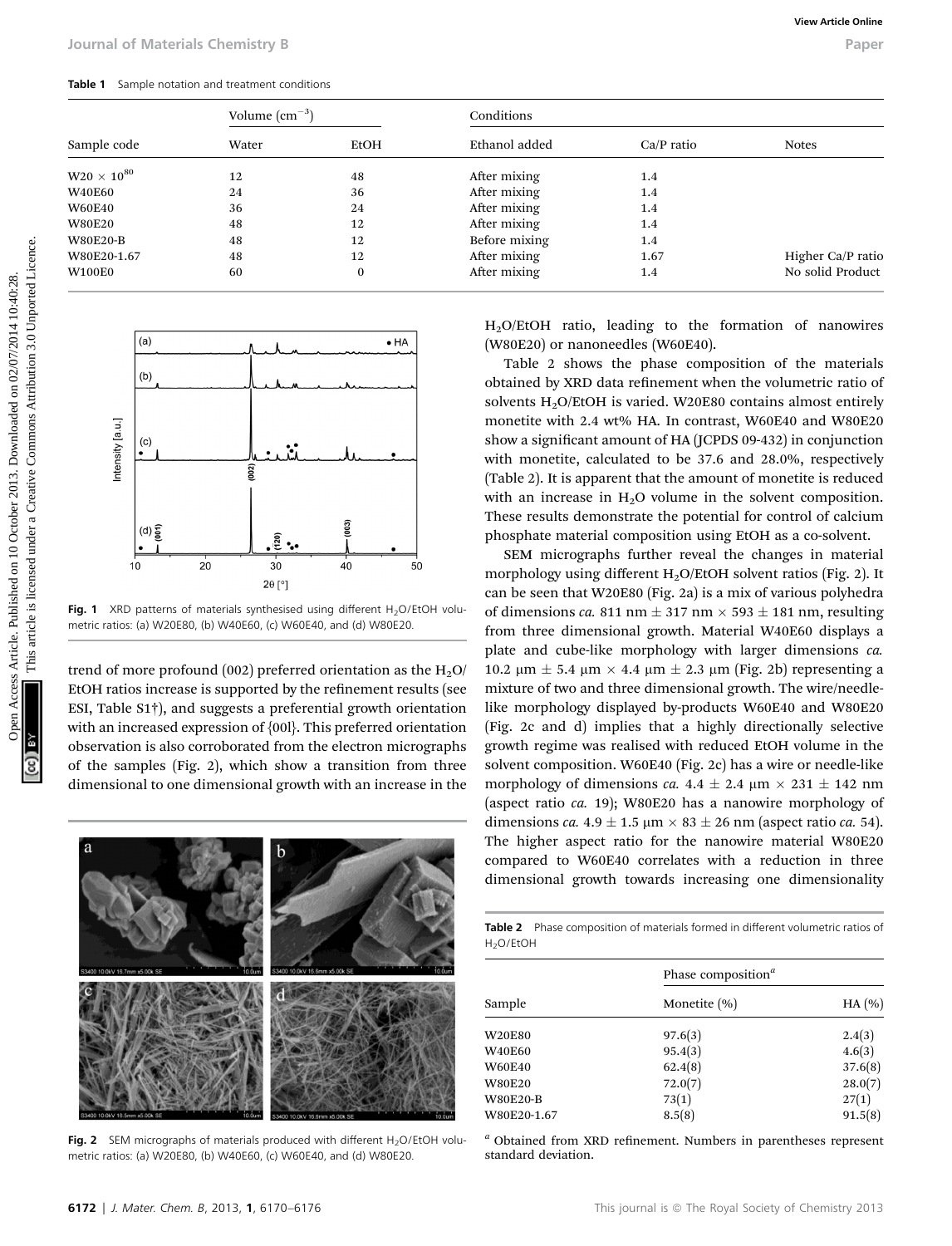with a reduction in EtOH volume. It is therefore observed that a reduction in EtOH volume facilitates an increase in one dimensional preferred growth orientation and reduced multidimensional particle growth.

#### Effect of changing the point of EtOH addition in the mixing procedure

To ascertain the effect of the presence of EtOH during the solution mixing process, the nanowire experiment (W80E20) was repeated with variation to the mixing procedure. In this different methodology instead of adding the EtOH after mixing of the  $H_3PO_4$  and  $Ca(NO_3)_2 \cdot 4H_2O$  aqueous solution, EtOH was equally added to the individual aqueous precursor solutions before mixing (this material was assigned the code W80E20-B). The XRD pattern (Fig. 3) of the W80E20-B material shows the presence of both HA and monetite phases. The proportion of monetite in W80E20-B was calculated to be close (72%) to that for W80E20 (the low relative intensity of peaks corresponding to HA is due to the large degree of growth orientation with an increased expression of {00l} for monetite in W80E20), further implying that EtOH favours the production of monetite in comparison to HA. Interestingly, a 46% reduction in (002) preferred orientation was observed for W80E20-B compared to W80E20 (see ESI, Table S1†) suggesting a relative reduction in the expression of {001} (Fig. 3b). This observation is in agreement with the SEM study of this material (Fig. 4). SEM micrographs of W80E20 and W80E20-B materials show that W80E20-B is also the product of highly 1D growth displaying a needle/wire morphology (Fig. 4b) and dimensions ca. 5.4  $\pm$ 2.5  $\mu$ m  $\times$  252  $\pm$  21 nm. However, the increase in particle width and reduced aspect ratio (ca. 22) for W80E20-B (Fig. 4b) compared to W80E20 (aspect ratio of ca. 54, see Fig. 4a) suggests an increase in 3D growth when EtOH is added before reagent solution mixing. Paper<br>
Nota a celebration in FoOH whole fieldless are increase in our case in our case of the paper and increase are in the common and increase are in the common and increase are the common and increase Article is license

#### Effect of Ca/P molar ratio

One dimensional calcium phosphate materials were also synthesised using different Ca/P molar ratios in the precursor



Fig. 3 XRD Patterns of calcium phosphate materials with EtOH added to the reaction mixture: (a) after mixing of aqueous reagent solutions (W80E20) and (b) before mixing of reagent solutions (W80E20-B).

Fig. 4 SEM micrographs of calcium phosphate materials with EtOH added to the reaction mixture: (a) after mixing of aqueous reagent solutions (W80E20) and (b) before mixing of reagent solutions (W80E20-B).

mixture, with the composition of the reaction solvent consistent with that of W80E20. The XRD patterns of materials obtained with Ca/P ratios of 1.4 (W80E20) and 1.67 (this material was assigned the code W80E20–1.67) are shown in Fig. 5. A ratio of 1.4 was selected as it lies midway between the theoretical Ca/P molar ratio of monetite and that of HA in order to target a biphasic mixture, and 1.67 as it is the stoichiometric ratio for pure HA. Both products obtained with different Ca/P ratios contained crystalline monetite (JCPDS 70-1425) and HA (JCPDS 9-432) phases (Fig. 5a and b). However, the composition of W80E20-1.67 was calculated to contain a significantly larger proportion of HA (91.5%) compared to W80E20 (28.0%). This result fits with what would be expected for these materials due to HA having a higher Ca/P molar ratio of 1.67 compared to 1 for monetite, and indicates that the composition of these biphasic 1D calcium phosphate materials can be controlled by varying the Ca/P ratio of the starting materials. SEM micrographs of the products obtained by varying the Ca/P stoichiometric ratios of the starting materials (Fig. 6) show that this parameter also has an effect on the morphology of the resultant material. The resultant product obtained by using a Ca/P ratio of 1.67 had a wire/needle morphology but a smaller aspect ratio (ca. 30) with dimensions of ca. 4.6  $\pm$  2.4 µm  $\times$  154  $\pm$  93 nm compared to when a Ca/P ratio of 1.4 was used (aspect ratio  $ca. 54$ ), correlating with a small reduction (9%) in (002) preferred orientation (see ESI, Table S1†).



Fig. 5 XRD patterns of products obtained using Ca/P ratios of (a) 1.4 (W80E20) and (b) 1.67 (W80E20-1.67).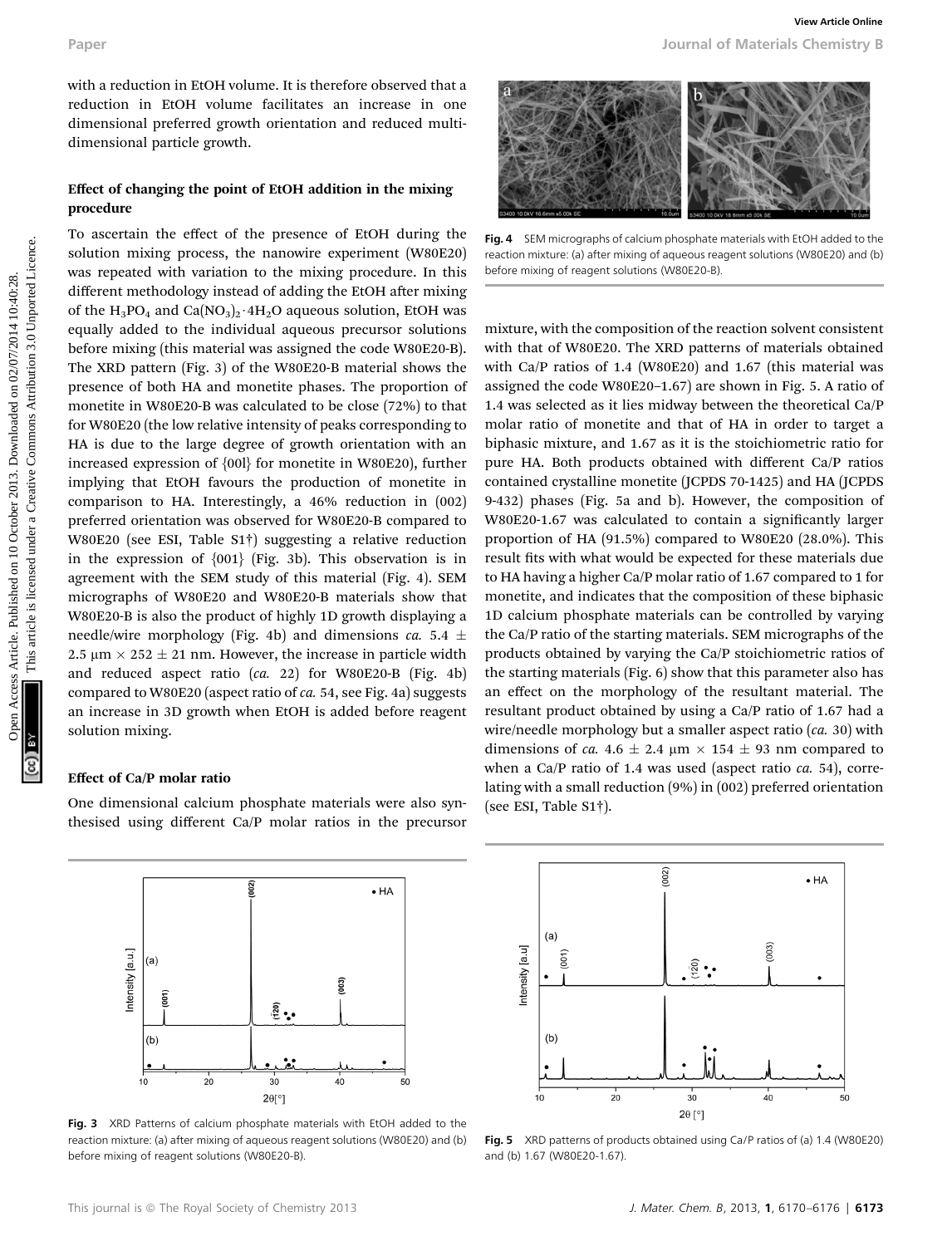

Fig. 6 SEM micrographs of products obtained using Ca/P ratios of (a) 1.4 and  $(h) 1.67$ 

#### Discussion

The XRD data showed that the formation of HA increased with an increase in  $H<sub>2</sub>O$  volume fraction, correlating with HA being the most stable phase in  $H_2O$ . However, no solid product was formed when 100%  $H<sub>2</sub>O$  was used (W100E0), implying that under purely aqueous conditions both monetite and HA have a very high solubility; this is expected given the relatively low reaction pH used (ca. 2.5). The formation of HA was observed only in the presence of ethanol, which corroborates reports that dilution with EtOH can decrease the solubility of HA and induce the formation of apatites in mixed  $H_2O/E$ tOH systems.<sup>22</sup> Conversely, at high fractions of ethanol, monetite was mainly observed accompanied by a decreasing HA formation rate, resulting in the formation of a pure crystalline monetite phase when EtOH was solely used (reported by us previously).<sup>15</sup> The increased rate of monetite formation when large EtOH volumes are used could be explained by the reduced solubility of this phase in non-aqueous conditions.

The size and aspect ratio of the materials produced were also highly dependent on the quantity of EtOH used as a co-solvent, Ca/P stoichiometric ratio of reactants, and point of addition of EtOH in the reagent mixing procedure. Generally the shape of inorganic nanoparticles is controlled by the presence of polymers, surfactants or chelating agents. In the present system rapid energy input and high-pressure conditions fostered through microwave heating produced crystalline nuclei that grew to form calcium phosphate nanoneedles and nanowires when high  $H<sub>2</sub>O/EtOH$  solvent volumetric ratios were used. Peng et al. introduced a shape evolution growth mechanism for CdSe nanocrystals, which showed that diffusion-controlled 1D growth can occur under conditions of a higher chemical potential of

monomer (precursor species) in the solution to that of the unique surface of the nanoparticles.<sup>23,24</sup> A recent study by Costa et al. reported one dimensional hydrothermal growth of HA nanowires, in which a similar diffusion-controlled mechanism was used to describe the shape evolution process of HA crystals with varying chemical potential of the solution.<sup>12</sup> These arguments suggest that a high chemical-potential environment and an anisotropic crystal structure are key to orientated growth.

In our system, the observed morphology evolution could also be explained by this theory (Scheme 1). Here, the strong EtOH volume relation with the length and aspect ratio of the products is due to the sensitive influence of the EtOH/H<sub>2</sub>O ratio under microwave heating conditions on the concentration of the solute species  $\left(\left[\mathrm{Ca}^{2+}\right]$  and  $\left[\mathrm{HPO}^{-2-}_{4}\right]$  in the crystal growth phase. The concentration of solute species remaining in solution after nucleation is governed by the number of nuclei formed, with a relatively small number of nuclei desirable for elongated growth. Lerner et al. suggested that ethanol can cause weakening of the bonds in the water structure and disrupt the interaction of water molecules with calcium cations, lowering the energy barrier to deaquation and hence facilitating nucleation of the most stable calcium phosphate species.<sup>25</sup> Also, the interaction between EtOH and microwave radiation (dielectric loss) is stronger than that between water and microwave radiation; the addition of EtOH is thus known to increase the dielectric loss (heating effect) of an aqueous medium and to induce the fast formation of calcium phosphate nuclei. Open The Compact of Materials Chemistry 8<br>
Compact from the compact from the access Article is the compact of the access Article is license and the common access Creative Commons Article is license and the common access C

Therefore, it is proposed that this increase in nucleation rate due to EtOH addition can explain the 3D growth that is more obvious when larger EtOH volume fractions are used (W20E80 and W40E60), as the large number of nuclei produced will lead to a low precursor (solute) concentration and chemical potential in the growth stage, leading to three dimensional growth (Scheme 1(i)). Inversely, when small EtOH fractions are used (W60E40 and W80E20), the nucleation rate will be lower, leading to a reduction in the number of nuclei formed, and an associated increase in solute concentration and chemical potential in the growth stage, leading to one dimensional growth (Scheme 1(iii)).

The results suggest that both ethanol and microwave play a critical role in controlling the morphology of calcium phosphate materials. Therefore, it is hypothesised that if the point of ethanol addition is changed from after mixing of the precursor



### **Precursor concentration**

Scheme 1 Illustration of the diffusion-controlled crystal growth process, which is governed by the precursor concentration in the bulk resulting in either 1D or 3D growth of calcium phosphate. Small blue arrows represent precursor flux.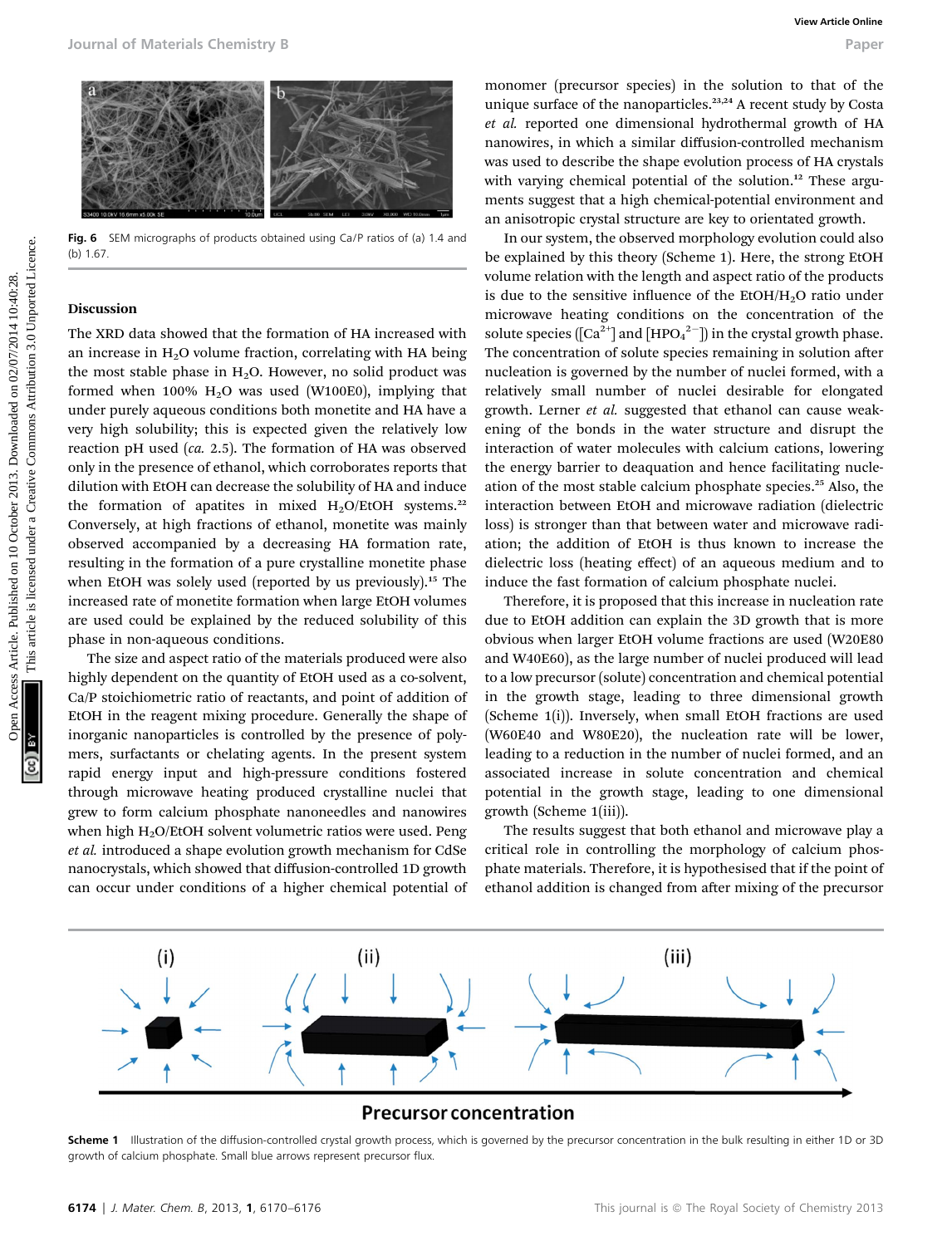solutions to before mixing of the precursor solutions (material W80E20-B), this deaquation process would be enhanced; hence when nucleation takes place as the mixture is treated under microwave assisted solvothermal conditions, the nucleation rate will be slightly higher, thus causing a reduction in chemical potential of the growth environment leading to increased 3D growth, and a reduction in the product aspect ratio (Scheme 1(ii)). In the case where a higher Ca/P stoichiometric ratio of reagents is used, the increased presence of excess free  $Ca<sup>2+</sup>$ would shift the chemical equilibrium leading to increased nucleation. This could explain why the nanofibres had a reduced aspect ratio when an elevated Ca/P ratio was used (Scheme 1(ii)).

This mechanism suggests that 1D or 3D growth stages may be captured by maintaining the chemical potential in the correct range (Scheme 1) through addition of different volumes of co-solvent, changing the mixing procedure, or varying the stoichiometric ratio of the precursor species, which is in agreement with the previous observations by Peng et  $al$ <sup>23</sup>

It is believed that 1D growth can occur only if the chemical potential of monomers (precursor species) in the solution is much higher than the highest chemical potential of the atoms on the surface of the nanoparticles.<sup>23,24</sup> Costa et al. reported the 1D growth of HA nanowires due to the chemical potential of a (precursor) amorphous calcium phosphate (ACP) solution having significantly greater chemical potential than that of the (001) associated facet (which is reported as possessing greater interfacial free energy than the other faces), which in turn caused migration of precursor to this face and hence growth perpendicular to it along the  $c$ -axis.<sup>12</sup> In the crystal structure of monetite, the lattice contains distorted  $Ca-PO<sub>4</sub>$  chains aligned parallel to the b-axis forming a sheet of atoms that are roughly in the  $(001)$  plane,<sup>26</sup> which are similar to those parallel to the c-axis in HA.<sup>27</sup> A preferential growth model of the calcium phosphate nanowires/nanorods along the [001] direction for monetite is in good agreement with the abnormally strong intensity of the monetite {001} associated peaks observed in the XRD patterns of these materials (Fig. 1). This structural feature would make the {001} very sensitive to surrounding growth conditions.

In some cases the autogenous pressure and the energy input by a hydrothermal process was found to activate the reactions and induce anisotropic growth of nanorods.<sup>28</sup> Microwave assisted solvothermal methodology is associated with rapid and uniform increases in temperature and pressure, which has been shown to accelerate crystal growth in comparison to conventional heating.<sup>29</sup> In addition, microwave assisted synthesis conditions will accelerate Brownian motion, giving faster effective circulation of solute in solution.

Therefore, it can be concluded that the anisotropic growth of calcium phosphate nanowires and nanoneedles in this case (without surfactants) is governed by the intrinsic chemistry of specific faces, the local solution details, and the mode of foreign energy activation (microwave assisted solvothermal heating). Based on the controllable synthesis of calcium phosphate fibres, work on films of orientated calcium phosphate fibres is underway.

# Conclusions

Calcium phosphate 1D and 3D materials with varying compositions have been successfully synthesised using a rapid and facile microwave assisted method without the use of any surfactants. Calcium phosphate materials were morphologically controlled by changing the relative quantities of EtOH used as a co-solvent. Nanowire calcium phosphate materials synthesised using a  $H<sub>2</sub>O/EtOH$  volumetric ratio of 80/20 exhibited the highest aspect ratio of ca. 54 and had a biphasic composition of HA and monetite (72.0% monetite, 28.0% HA). The aspect ratio of the nanowires/nanoneedles can also be fine tuned by either changing the Ca/P stoichiometric ratio of the reactants or by changing the point of EtOH addition in the reactant mixing procedure. Varying the Ca/P reactant stoichiometry to a higher value of 1.67 appeared to increase the relative quantity of HA (up to 91.5%) in these 1D biphasic calcium phosphate materials, implying that the composition of the nanowires/nanoneedles can be controlled using this variable. Therefore, this approach could enable the production of morphology and compositionally controlled calcium phosphate 1D and 3D materials, with the potential for tuneable mechanical and degradation properties when used in composite materials for bone tissue engineering. Paper<br>
Solutions to better mining of the presenter solutions (material **Conclusions** Conclusions<br>
WorkPab), the design to presented in embedded in elements here conclusions are measured to the minimister and the minimister

# Acknowledgements

The authors acknowledge the financial support of the EPSRC.

# Notes and references

- 1 J. D. Chen, Y. J. Wang, K. Wei, S. H. Zhang and X. T. Shi, Biomaterials, 2007, 28, 2275–2280.
- 2 M. Cao, Y. Wang, C. Guo, Y. Qi and C. Hu, Langmuir, 2004, 20, 4784–4786.
- 3 K. Wei, C. Lai and Y. Wang, J. Mater. Sci., 2007, 42, 5340– 5346.
- 4 K. Wei, C. Lai and Y. Wang, J. Macromol. Sci., Part A: Pure Appl.Chem., 2006, 43, 1531–1540.
- 5 C. Zhang, J. Yang, Z. Quan, P. Yang, C. Li, Z. Hou and J. Lin, Cryst. Growth Des., 2009, 9, 2725–2733.
- 6 S. V. Dorozhkin, Acta Biomater., 2010, 6, 715.
- 7 V. Uskoković and D. P. Uskoković, J. Biomed. Mater. Res., Part B, 2011, 96, 152–191.
- 8 F. Tamimi, J. Torres, D. Bassett, J. Barralet and E. L. Cabarcos, Biomaterials, 2010, 31, 2762–2769.
- 9 U. Gbureck, T. Hölzel, U. Klammert, K. Würzler, F. A. Müller and J. E. Barralet, Adv. Funct. Mater., 2007, 17, 3940–3945.
- 10 G. Daculsi, Biomaterials, 1998, 19, 1473–1478.
- 11 K. Lin, X. Liu, J. Chang and Y. Zhu, Nanoscale, 2011, 3, 3052– 3055.
- 12 D. O. Costa, S. J. Dixon and A. S. Rizkalla, ACS Appl. Mater. Interfaces, 2012, 4, 1490–1499.
- 13 T.-Y. Liu, S.-Y. Chen and D.-M. Liu, J. Biomed. Mater. Res., Part B, 2004, 71, 116-122.
- 14 W. Suchanek, J. Mater. Res., 1998, 13, 94.